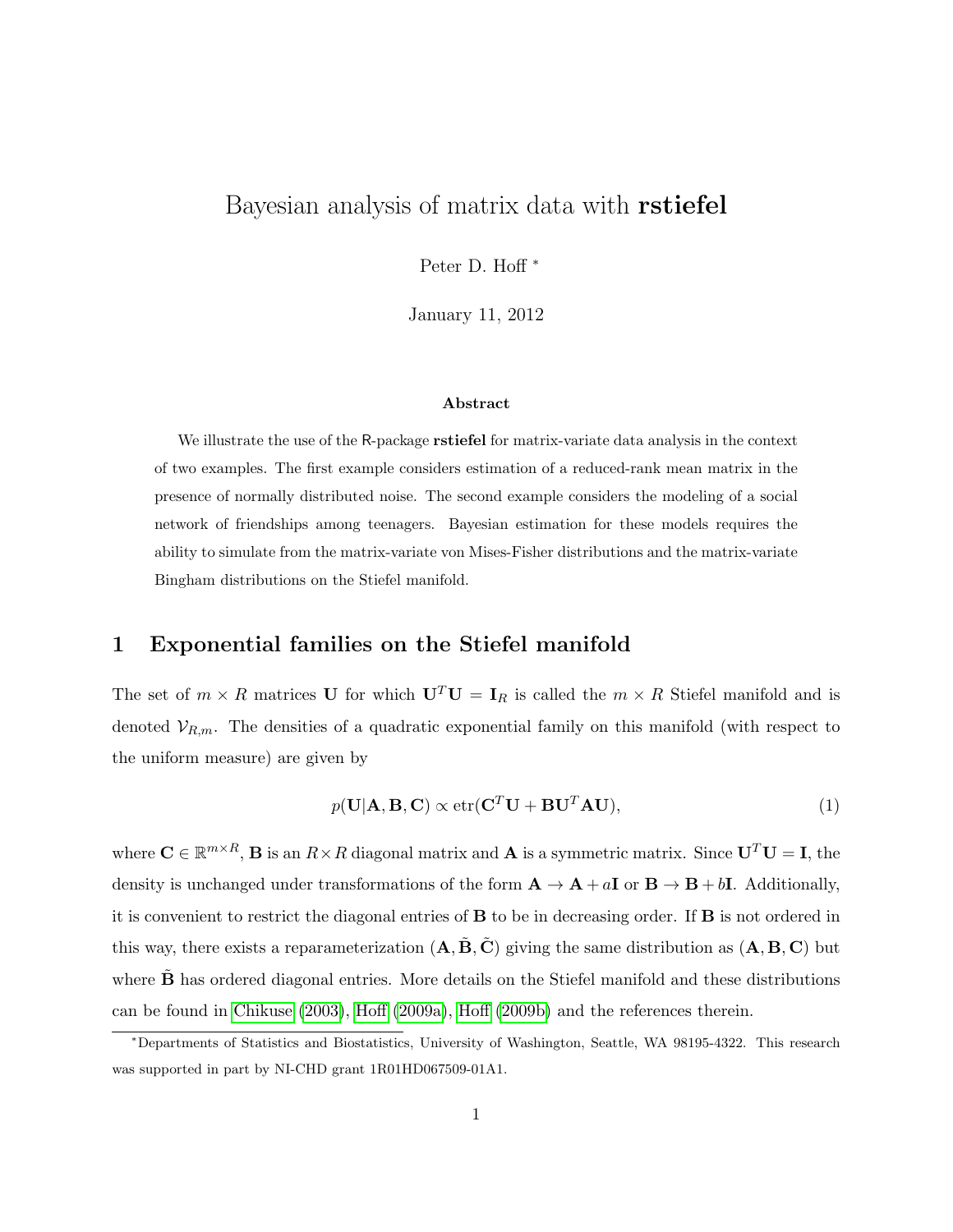Distributions of this form were originally studied in the case  $R = 1$ , so that the manifold was just the surface of the m-sphere. In this case, B reduces to a scalar and can be absorbed into the matrix  $\bf{A}$ . The quadratic exponential family then has densities of the form

<span id="page-1-0"></span>
$$
p(\mathbf{u}|\mathbf{c}, \mathbf{A}) \propto \exp(\mathbf{c}^T \mathbf{u} + \mathbf{u}^T \mathbf{A} \mathbf{u}).
$$
\n(2)

The case that  $A = 0$  was studied by von Mises, Fisher and Langevin, and so a distribution with density proportional to  $\exp(c^T u)$  is often called a von Mises-Fisher or Langevin distribution on the sphere. The case that  $c = 0$  and  $A \neq 0$  was studied by [Bingham](#page-10-3) [\(1974\)](#page-10-3), and is called the Bingham distribution. This distribution has "antipodal symmetry" in that  $p(\mathbf{u}|\mathbf{A}) = p(-\mathbf{u}|\mathbf{A})$ , and so may be appropriate as a model for random axes, rather than random directions.

In recognition of the work of the above mentioned authors, we refer to distributions with densities given by [\(2\)](#page-1-0) and [\(1\)](#page-0-0) as vector-variate and matrix-variate Bingham-von Mises-Fisher distributions, respectively. This is a rather long name, however, so in this vignette I will refer to them as BMF distributions. The case that  $\mathbf{A}$  (or  $\mathbf{B}$ ) is the zero matrix will be referred to as an MF distribution, and the case that  $C$  is zero will be referred to as a Bingham distribution. More descriptive names might be L, Q and LQ to replace the names MF, Bingham, and BMF, respectively, the idea being that the "L" and "Q" refer to the presence of linear and quadratic components of the density.

### 2 Model-based SVD

It is often useful to model an  $m \times n$  rectangular matrix-variate dataset Y as being equal to some reduced rank matrix M plus i.i.d. noise, so that  $Y = M + E$ , with the elements  $\{\epsilon_{i,j} : 1 \leq i \leq j\}$  $m, 1 \leq j \leq n$  of **E** assumed to be i.i.d. with zero mean and some unknown variance  $\sigma^2$ . The singular value decomposition states that any rank-R matrix M can be expressed as  $M = UDV^T$ , where  $\mathbf{U} \in \mathcal{V}_{R,m}$ ,  $\mathbf{V} \in \mathcal{V}_{R,n}$  and  $\mathbf{D}$  is an  $R \times R$  diagonal matrix. If we are willing to assume normality of the errors, the model can then be written as

$$
\mathbf{Y} = \mathbf{UDV}^T + \mathbf{E}
$$
  

$$
\mathbf{E} = \{\epsilon_{i,j} : 1 \le i \le m, 1 \le j \le n\} \sim \text{ i.i.d. normal}(0, \sigma^2).
$$

Bayesian rank selection for this model was considered in [Hoff](#page-10-4) [\(2007\)](#page-10-4). In this vignette we consider estimation for a specified rank  $R$ , in which case the unknown parameters in the model are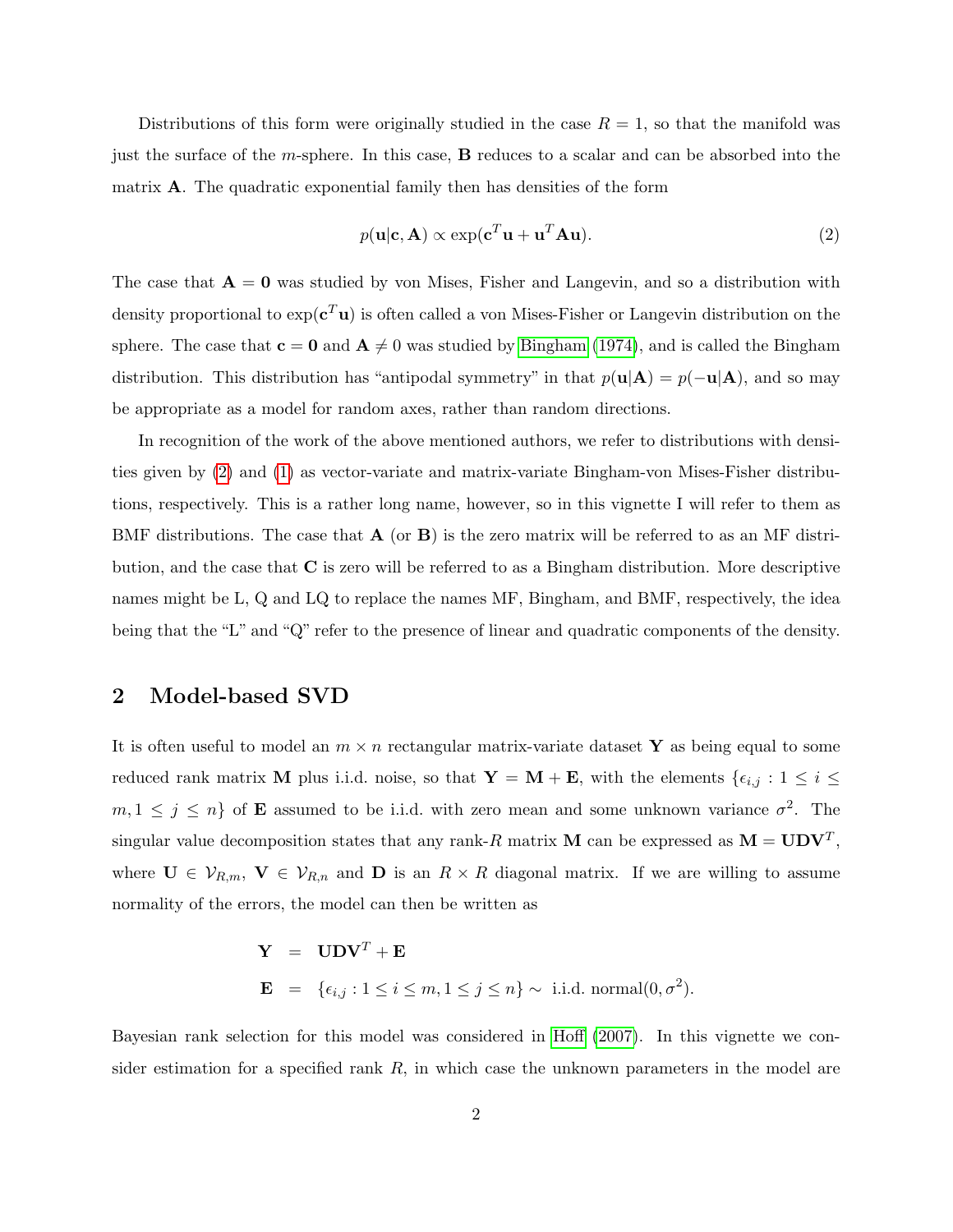${\bf \{U,D,V, \sigma^2\}.$  Given a suitable prior distribution over these parameters, Bayesian inference can proceed via construction of a Markov chain with stationary distribution equal to the conditional distribution of the parameters given Y, i.e. the distribution with density  $p(\mathbf{U}, \mathbf{D}, \mathbf{V}, \sigma^2 | \mathbf{Y})$ . In particular, conjugate prior distributions allow the construction of a Markov chain via the Gibbs sampler, which iteratively simulates each parameter from its full conditional distribution. If the prior distribution for U is uniform on  $\mathcal{V}_{R,m}$ , then its full conditional density is given by

$$
p(\mathbf{U}|\mathbf{Y}, \mathbf{D}, \mathbf{V}, \sigma^2) \propto p(\mathbf{Y}|\mathbf{U}, \mathbf{D}, \mathbf{V}, \sigma^2)
$$
  
 
$$
\propto \text{etr}(-[\mathbf{Y} - \mathbf{U}\mathbf{D}\mathbf{V}^T]^T [\mathbf{Y} - \mathbf{U}\mathbf{D}\mathbf{V}^T]/(2\sigma^2))
$$
  
 
$$
\propto \text{etr}([\mathbf{Y}\mathbf{V}\mathbf{D}/\sigma^2]^T \mathbf{U}),
$$

which is the density of an  $MF(YVD/\sigma^2)$  distribution. Similarly, the full conditional distribution of **V** under a uniform prior is  $MF(Y^TUD/\sigma^2)$ . For this vignette, we will use the following prior distributions for  $\{d_1, \ldots, d_R, \sigma^2\}$ :

$$
\{d_1, \dots, d_R | \tau^2\} \sim \text{i.i.d. normal}(0, \tau^2)
$$

$$
1/\tau^2 \sim \text{gamma}(\eta_0/2, \eta_0 \tau_0^2/2)
$$

$$
1/\sigma^2 \sim \text{gamma}(\nu_0/2, \nu_0 \sigma_0^2/2.)
$$

The corresponding full conditional distributions are

$$
\{d_j|\mathbf{U}, \mathbf{V}, \mathbf{Y}, \mathbf{d}_{-j}, \sigma^2, \tau^2\} \sim \operatorname{normal}(\tau^2 \mathbf{u}_j^T \mathbf{Y} \mathbf{v}_j/[\sigma^2 + \tau^2], \tau^2 \sigma^2/[\tau^2 + \sigma^2])
$$
  

$$
\{1/\tau^2|\mathbf{U}, \mathbf{D}, \mathbf{V}, \mathbf{Y}, \sigma^2\} \sim \operatorname{gamma}([\eta_0 + R]/2, [\eta_0 \tau_0^2 + \sum d_j^2]/2)
$$
  

$$
\{1/\sigma^2|\mathbf{U}, \mathbf{D}, \mathbf{V}, \mathbf{Y}, \tau^2\} \sim \operatorname{gamma}([\nu_0 + mn]/2, [\nu_0 \sigma_0^2 + ||\mathbf{Y} - \mathbf{UDV}^T||^2]/2).
$$

### 2.1 Simulated data

We now randomly generate some parameters and data according to the model above:

- > library(rstiefel)
- > set.seed(1)
- > m<-60 ; n<-40 ; R0<-4
- > U0<-rustiefel(m,R0)
- > V0<-rustiefel(n,R0)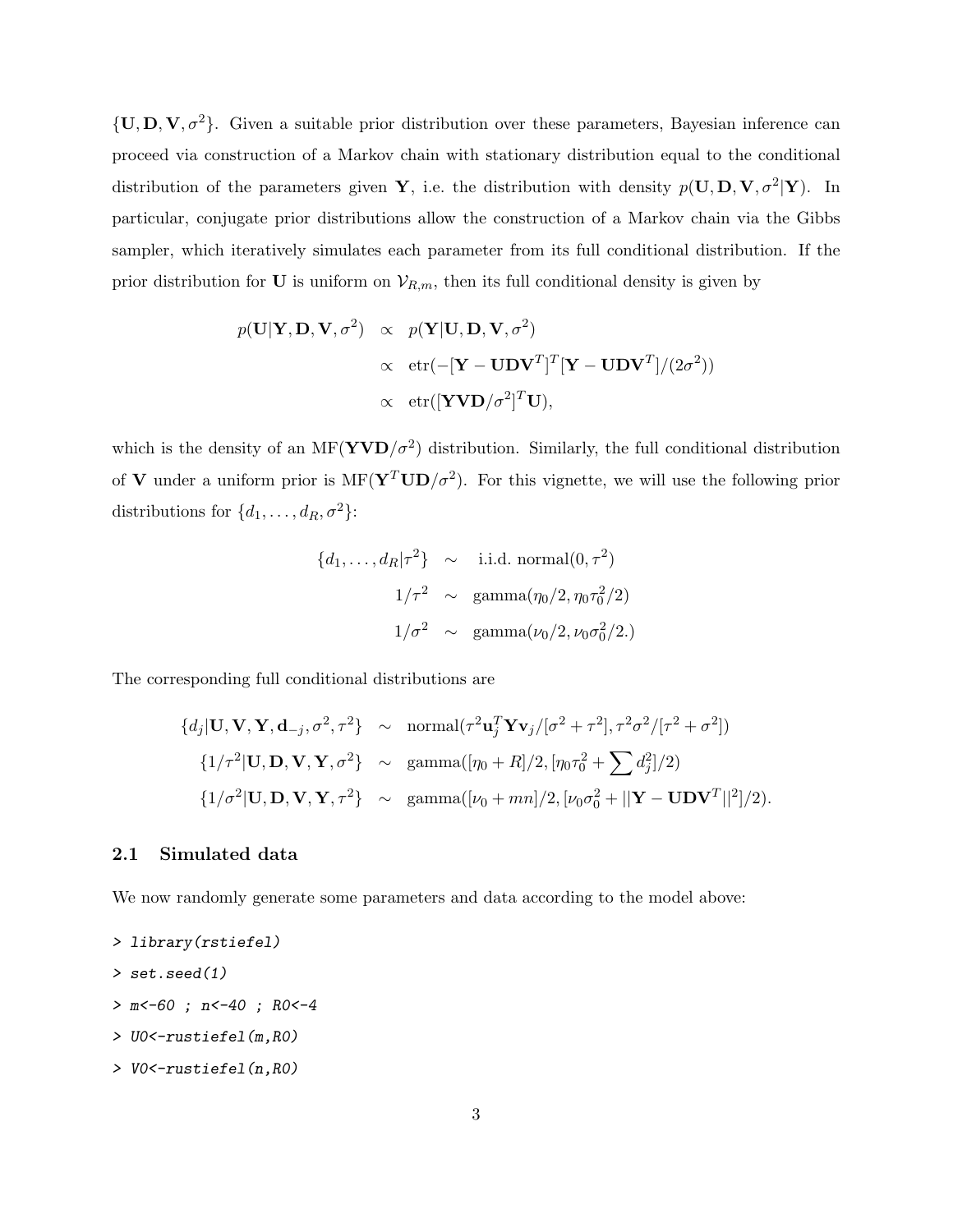- > D0<-diag(sort(rexp(R0),decreasing=TRUE))\*sqrt(m\*n)
- > M0<-U0%\*%D0%\*%t(V0)
- > Y<-M0 + matrix(rnorm(n\*m),m,n)

The only command from the rstiefel package used here is rustiefel, which generates a uniformly distributed random orthonormal matrix. Note that rustiefel( $m, R$ ) gives a matrix with m rows and R columns, and so the arguments are in the reverse of their order in the symbolic representation of the manifold  $\mathcal{V}_{R,m}$ .

### 2.2 Gibbs sampler

Now we try to recover the true values of the parameters  $\{U_0, V_0, D_0, \sigma^2\}$  from the observed data Y. Just for fun, let's estimate these parameters with a presumed rank  $R > R_0$  that is larger than the actual rank. Equivalently, we can think of  $U_0$ ,  $V_0$ ,  $D_0$  as having dimension  $m \times R$ ,  $n \times R$  and  $R \times R$ , but with the last  $R - R_0$  diagonal entries of  $D_0$  being zero.

The prior distributions for  $U$  and  $V$  are uniform on their respective manifolds. We set our hyperparameters for the other priors as follows:

| > nuO<-1 ; s2O<-1  | #inverse-gamma prior for the error variance s2            |  |  |  |  |  |
|--------------------|-----------------------------------------------------------|--|--|--|--|--|
| > eta0<-1 : t20<-1 | #inverse-gamma prior for the variance t2 of the sing vals |  |  |  |  |  |

Construction of a Gibbs sampler requires starting values for all (but one) of the unknown parameters. An natural choice is the MLE:

```
> R < -6> tmp<-svd(Y) ; U<-tmp$u[,1:R] ; V<-tmp$v[,1:R] ; D<-diag(tmp$d[1:R])
> s2<-var(c(Y-U%*%D%*%t(V)))
> t2 < -mean (diag(D^2))
```
Let's compare the MLE of D to the true value:

```
> d.mle<-diag(D)
> d.mle
```
[1] 40.05172 25.00226 19.70827 13.43382 13.10381 12.64942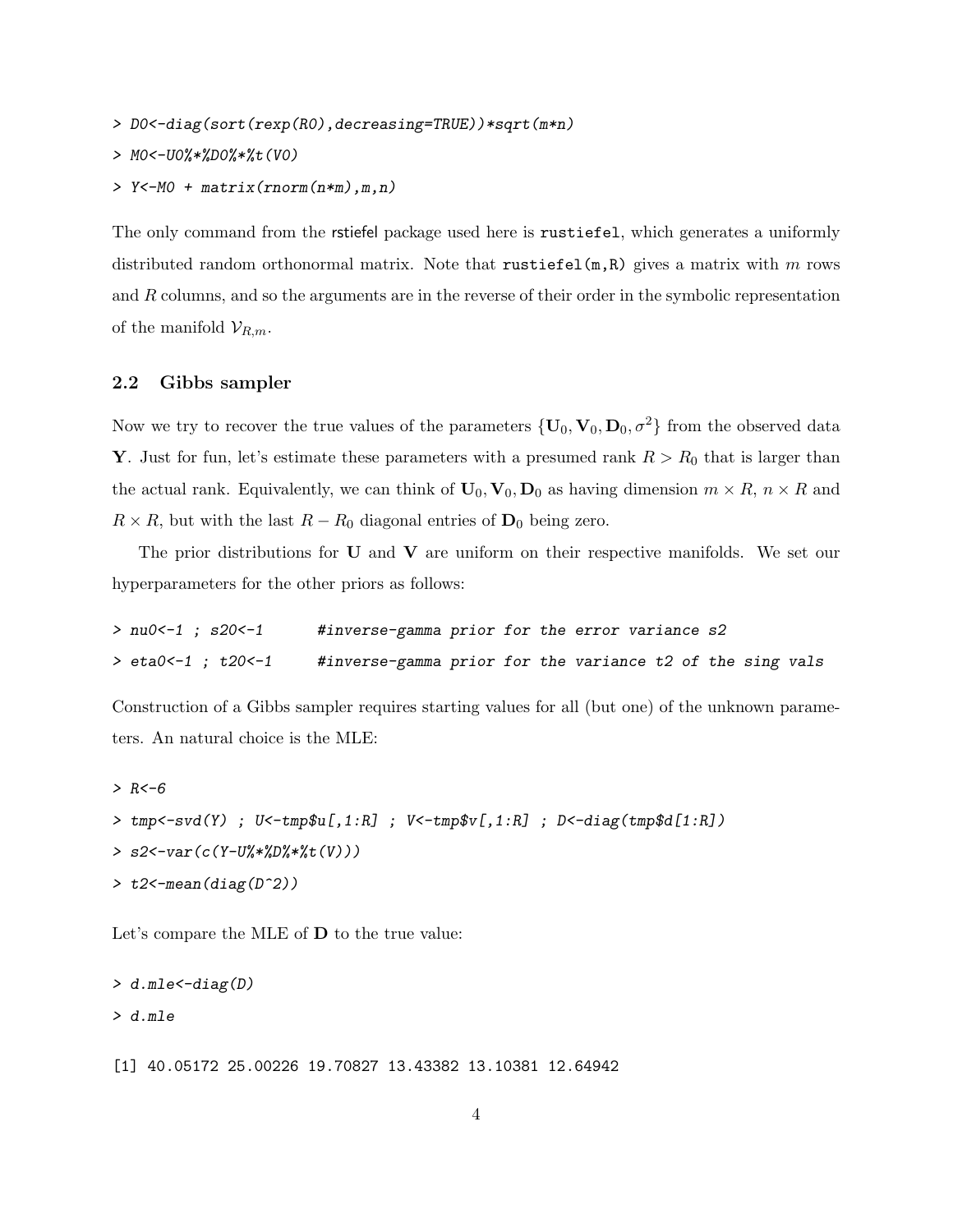> diag(D0)

### [1] 38.514216 24.015791 17.352783 1.169442

The values of the MLE are, as expected, larger than the true values, especially for the smaller values of  $D_0$ . Now let's see if the Bayes estimate provides some shrinkage.

```
> MPS<-matrix(0,m,n) ; DPS<-NULL
> for(s in 1:2500)
+ {
+ U<-rmf.matrix(Y%*%V%*%D/s2)
+ V<-rmf.matrix(t(Y)%*%U%*%D/s2)
+
+ vd<-1/(1/s2+1/t2)
+ ed<-vd*(diag(t(U)%*%Y%*%V)/s2 )
+ D<-diag(rnorm(R,ed,sqrt(vd)))
+
+ s2<-1/rgamma(1, (nu0+m*n)/2, (nu0*s20 + sum((Y-U%*%D%*%t(V))^2))/2 )
+ t2<-1/rgamma(1, (eta0+R)/2, (eta0*t20 + sum(D^2))/2)
+
+ ### save output
+ if(s%%5==0)
+ {
+ DPS<-rbind(DPS,sort(diag(abs(D)),decreasing=TRUE))
+ M<-U%*%D%*%t(V)
+ MPS<-MPS+M
+ }
+ }
```
This generates a Gibbs sampler of 2500 iterations. Here, we save the values of **D** every 5th iteration, resulting in a sample of D-values of size 500 with which to estimate  $p(D|Y)$ . Additionally, we can obtain a posterior mean estimate of  $M_0 = U_0 D_0 V_0^T$  via the sample average of  $UDV^T$ . Note that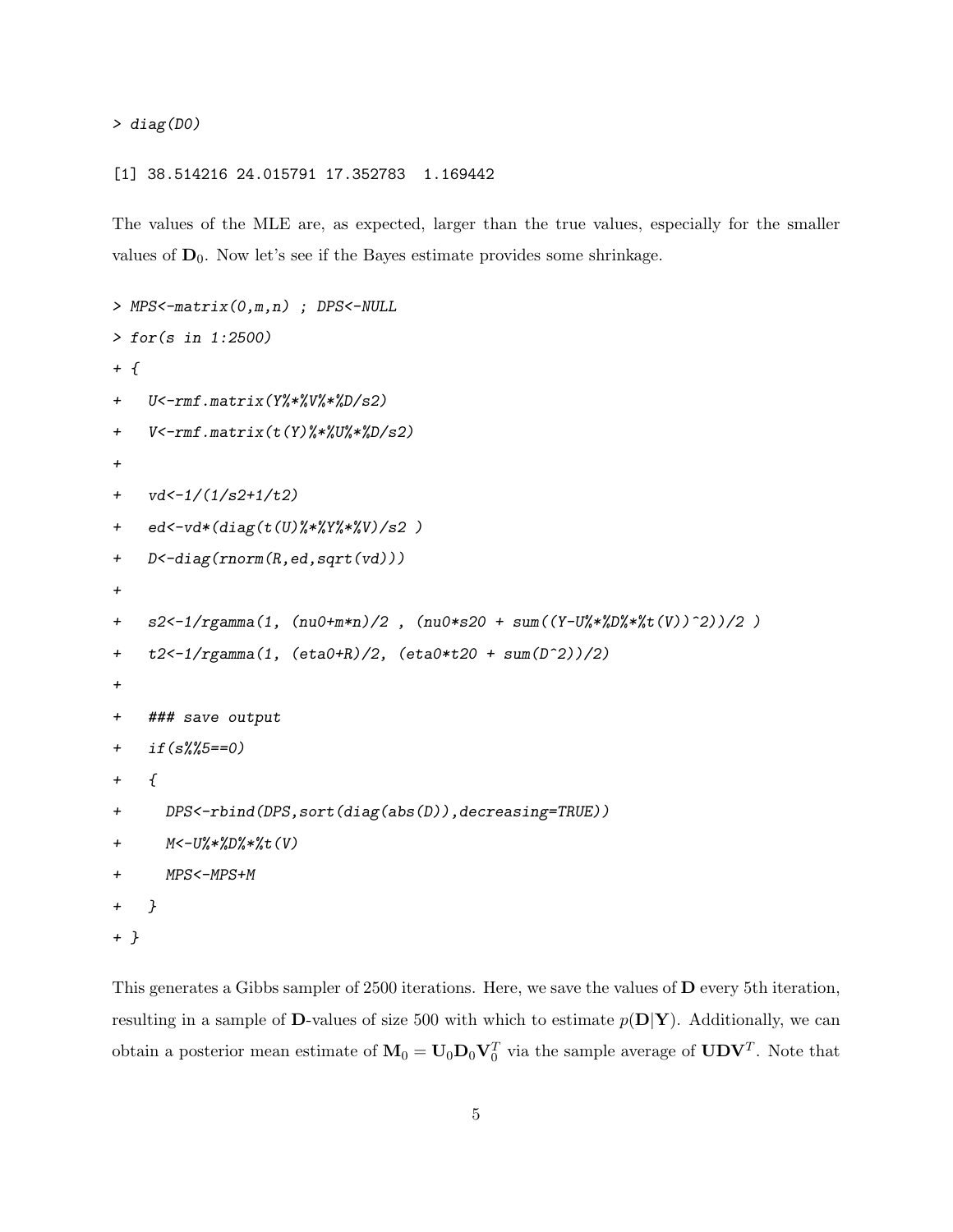

<span id="page-5-0"></span>Figure 1: Some output of the Gibbs sampler.

this estimate is not of rank  $R$ , as the set matrices of less than full rank is not convex. If we want a rank  $R$  estimate, we could take the rank- $R$  approximation of the posterior mean.

Let's look at the squared error for the MLE, the posterior expectation of  $M_0$ , and the rank-R approximation to the posterior expectation:

```
> tmp<-svd(Y); M.m1<-tmp$u[, 1:R]%*%diag(tmp$d[1:R])%*%t(tmp$v[,1:R])
> M.b1<-MPS/dim(DPS)[1]> tmp<-svd(M.b1); M.b2<-tmp$u[,1:R]%*%diag(tmp$d[1:R])%*%t(tmp$v[,1:R])
> mean((MO-M.m1)^2)
[1] 0.3563462
> mean((MO-M.b1)^2)
[1] 0.1315899
```

```
> mean((M0-M.b2)^2)
```
### $[1]$  0.1311898

Not surprisingly, the MLE has a much larger loss than the Bayes estimates. The squared error for the two Bayes estimates are nearly identical. This is because although the posterior mean has full rank  $m \wedge n$ , it is very close to its rank-R approximation.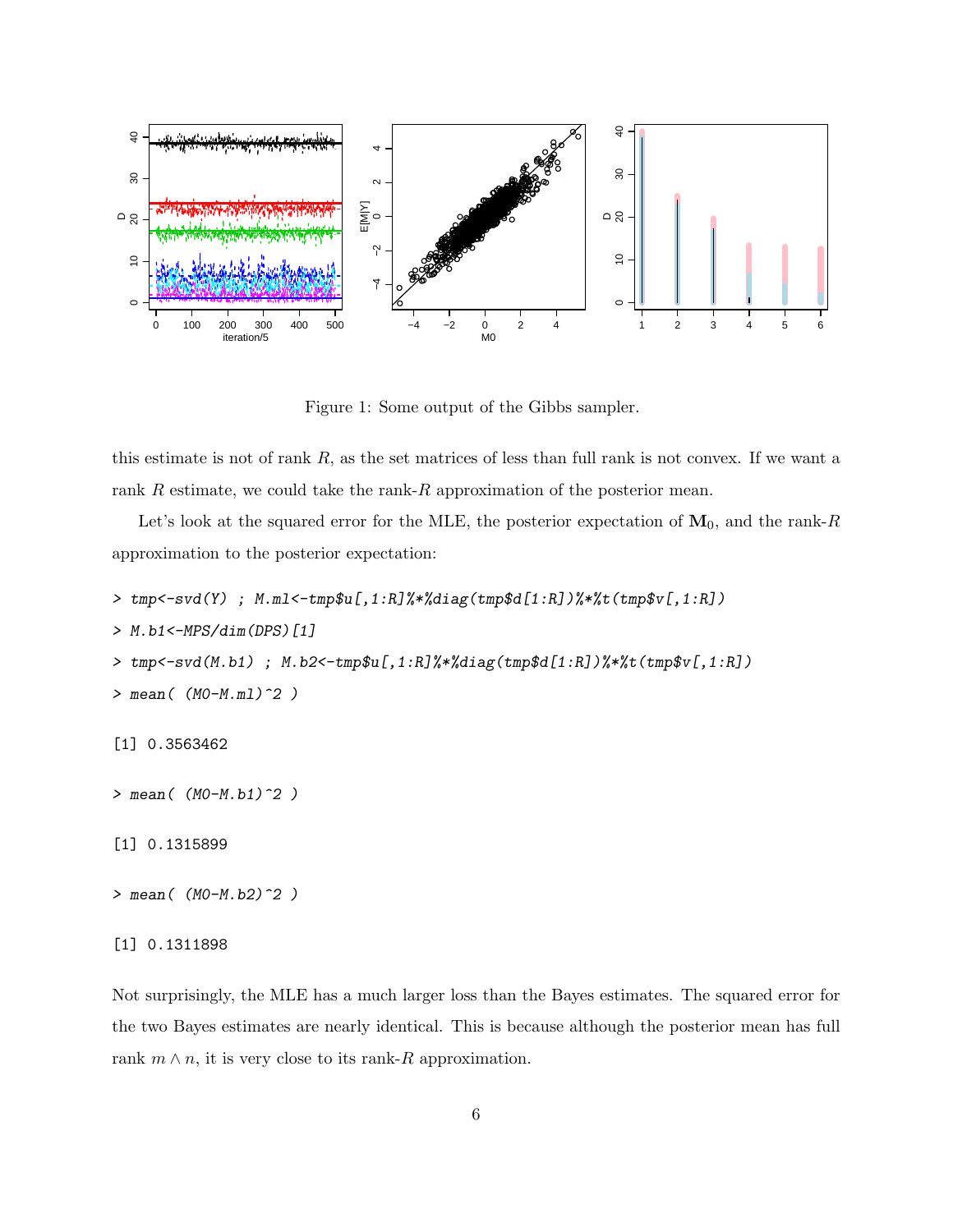Finally, let's make some plots based on the output of the Gibbs sampler. The left-most plot of Figure [1](#page-5-0) gives simulated values of  $D$ , with the values of  $D_0$  given in thick lines. The mixing of the Markov chain looks pretty reasonable. The center plot gives  $M_0$  versus its posterior expectation, approximated from the MCMC sample average of  $\mathbf{UDV}^T$ . The right plot gives the MLEs of  $\mathbf{D}_0$ in pink, the posterior expectations of  $D_0$  in light blue, and the true values in thin black lines. The posterior estimates are very accurate for the large singular values of  $D_0$ , but are overestimates for the smallest values (the last  $R - R_0$  of which are zero). However, these Bayes estimates are much better than the unregularized MLEs.

### 3 Network analysis

In this section we analyze a dataset on the social network and some health behaviors of a group of  $n = 50$  Scottish teenage girls. These data were derived from the data available at  $http://www.$ [stats.ox.ac.uk/~snijders/siena/s50\\_data.htm](http://www.stats.ox.ac.uk/~snijders/siena/s50_data.htm) and described in [Michell and Amos](#page-11-0) [\(1997\)](#page-11-0).

### 3.1 An eigenmodel for symmetric networks

Let Y be the  $n \times n$  symmetric adjacency matrix corresponding to this network, with off-diagonal entry  $y_{i,j}$  equal to the binary indicator of a friendship between actors i and j, as reported by one or both actors. In this vignette we will derive a model-based representation of these data using the following reduced-rank probit model:

<span id="page-6-0"></span>
$$
z_{i,j} = \theta + \mathbf{u}_i^T \Lambda \mathbf{u}_j + \epsilon_{i,j}
$$
  
\n
$$
y_{i,j} = 1_{(0,\infty)}(z_{i,j}),
$$
\n(3)

where  $\{\epsilon_{i,j} = \epsilon_{j,i}\}\sim$  i.i.d. normal $(0, 1)$ ,  $\Lambda = \text{diag}(\lambda_1, \lambda_2)$  and the matrix U with row vectors  $\mathbf{u}_1, \ldots, \mathbf{u}_n$  lies in the Stiefel manifold  $\mathcal{V}_{R,n}$ . This model is a type of two-way latent factor model in which the relationship between actors  $i$  and  $j$  is modeled in terms of their unobserved latent factors  $\mathbf{u}_i$  and  $\mathbf{u}_j$ . This model and its relationship to other latent variable network models are described more fully in [Hoff](#page-10-5) [\(2008\)](#page-10-5).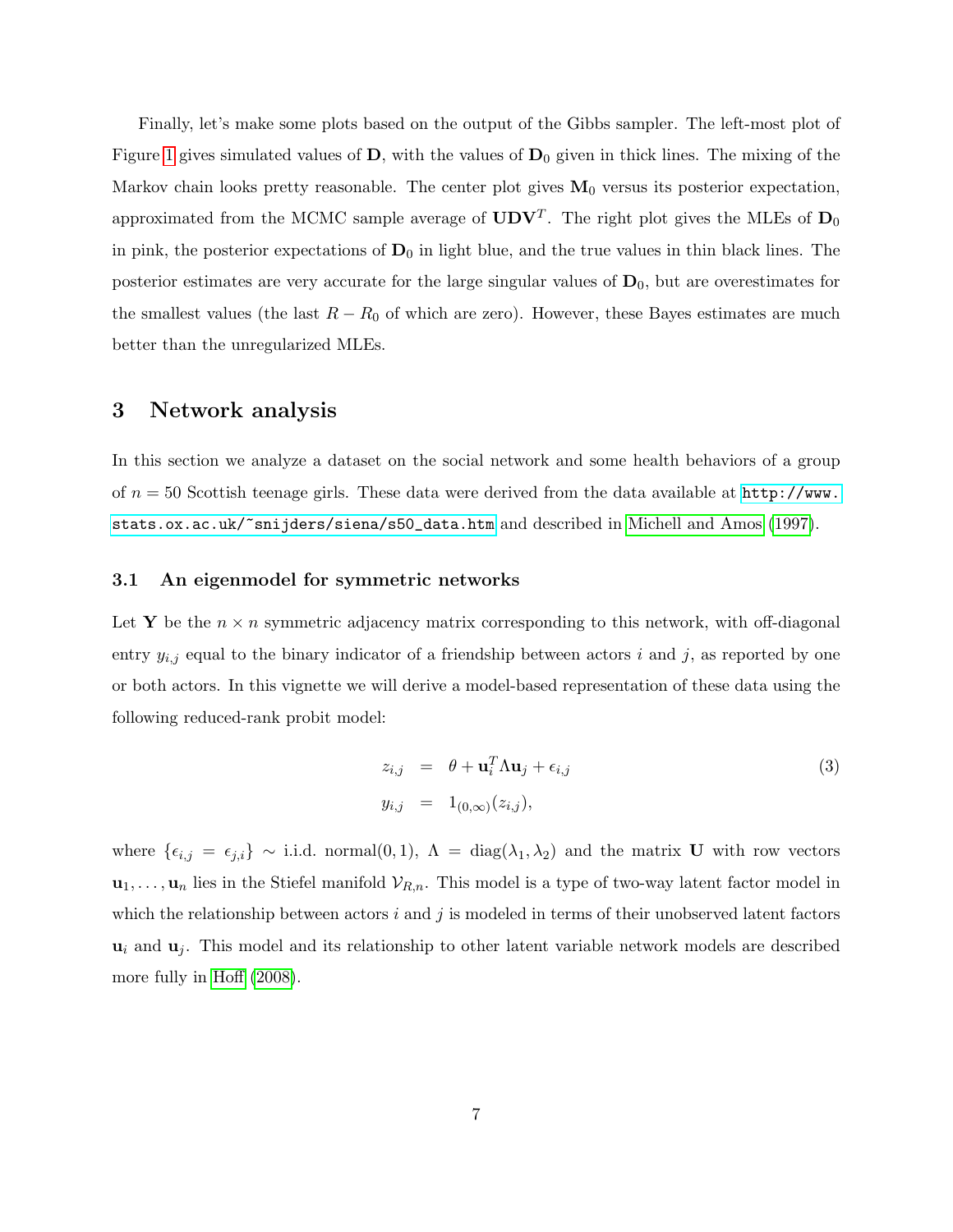Convenient prior distributions for  $\{U, \Lambda, \theta\}$  are as follows:

$$
\theta \sim \text{normal}(0, \tau_{\theta}^2)
$$
  
\n $(\lambda_1, \lambda_2) \sim \text{i.i.d. normal}(0, \tau_{\lambda}^2)$   
\n $\mathbf{U} \sim \text{uniform}(\mathcal{V}_{R,n})$ 

Conditional on the observed network  $\mathbf{Y}$ , posterior inference can proceed via a Gibbs sampling scheme for the unknown quantities  $\{Z, U, \Lambda, \theta\}$ . Under model [\(3\)](#page-6-0), observing  $y_{i,j} = 0$  or 1 implies that  $z_{i,j}$  is less than or greater than zero, respectively. Thus conditional on  $\{Y, U, \Lambda, \theta\}$ , the distribution of **Z** is that of a random symmetric normal matrix with mean  $\theta + \mathbf{U}\Lambda\mathbf{U}^T$  and independent entries that are constrained to be positive or negative depending on the entries of Y. Given Z, the full conditional distributions of  $\{U, \Lambda, \theta\}$  do not depend on Y, and can be obtained from the corresponding prior distributions and the density for the matrix Z, given by

<span id="page-7-0"></span>
$$
p(\mathbf{Z}|\mathbf{U},\Lambda) \propto \text{etr}(-[\mathbf{Z} - \theta \mathbf{1}\mathbf{1}^T - \mathbf{U}\Lambda \mathbf{U}^T]^T [\mathbf{Z} - \theta \mathbf{1}\mathbf{1}^T - \mathbf{U}\Lambda \mathbf{U}^T]/4)
$$
  
= 
$$
\text{etr}(-\mathbf{E}^T \mathbf{E}/4) \times \text{etr}(\Lambda \mathbf{U}^T \mathbf{E} \mathbf{U}/2) \times \text{etr}(-\Lambda^2/4),
$$
 (4)

where  $\mathbf{E} = \mathbf{Z} - \theta \mathbf{1} \mathbf{1}^T$  has mean  $\mathbf{U} \Lambda \mathbf{U}^T$  and off-diagonal variances of 1. The diagonal elements of  $E$  (and  $Z$ ) have variance 2, but do not correspond to any observed data as the diagonal of Y is undefined. These diagonal elements are integrated over in the Markov chain Monte Carlo estimation scheme described below. From  $(4)$ , the full conditional distribution of U is easily seen to be a Bingham( $\mathbf{E}/2$ ,  $\Lambda$ ) distribution. Full conditional distributions for the other quantities are available via standard calculations, and are given in [Hoff](#page-10-1) [\(2009a\)](#page-10-1) and in the code below.

#### 3.2 Gibbs sampler

The data for this example are stored as a list:

### > YX\_scots<-dget("YX\_scots") ; Y<-YX\_scots\$Y ; X<-YX\_scots\$X

The  $n \times 2$  matrix **X** provides a binary indicator of drug use and smoking behavior for each actor during the period of the study. Understanding the relationship between these health behaviors and the social network can be facilitated by examining the relationship between  $X$  and the latent factors U that represent the network via the model given in [\(3\)](#page-6-0).

We specify the dimension of the latent factors and the values of the hyperparameters as follows: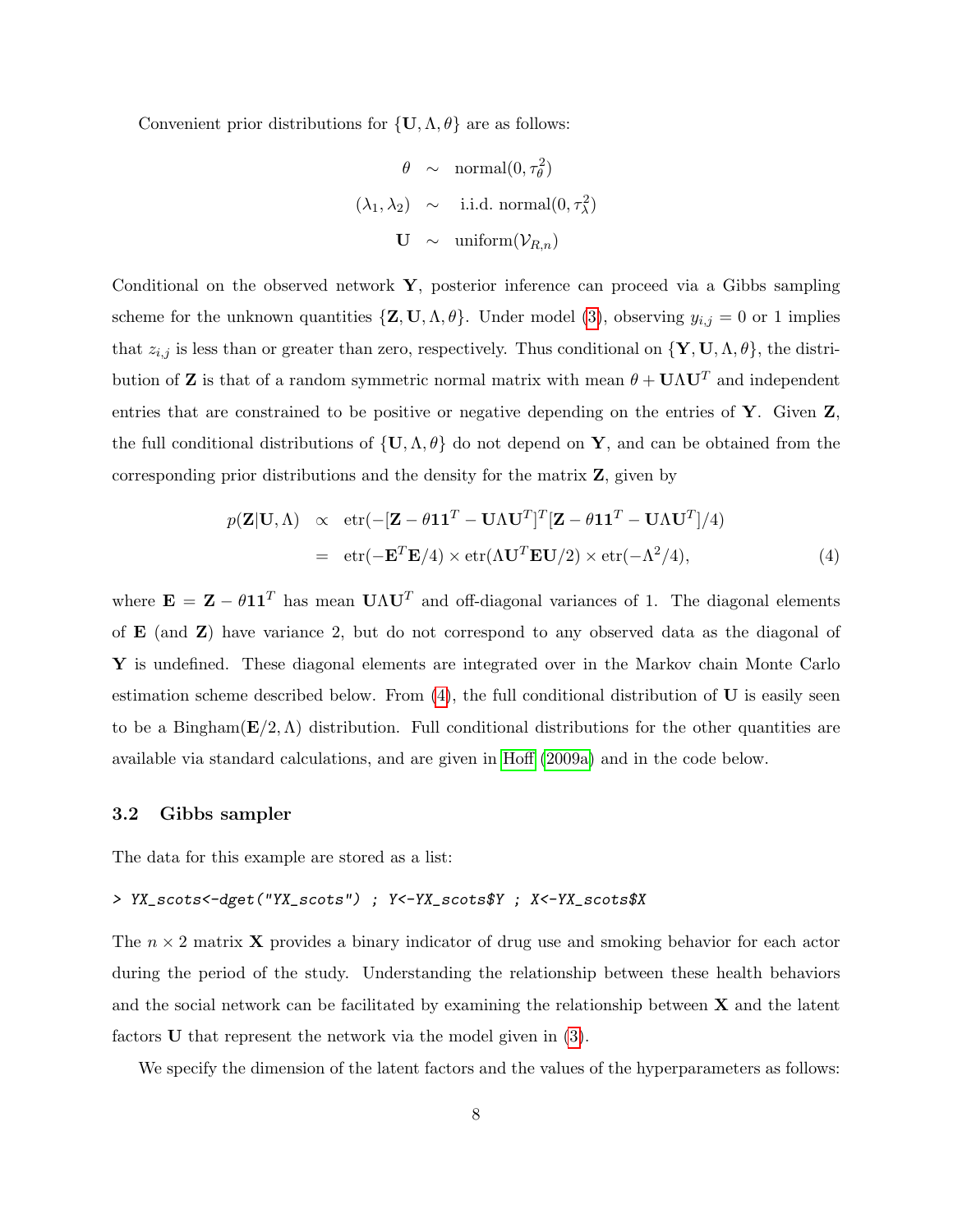#### > ## priors

```
> R<-2 ; t2.lambda<-dim(Y)[1] ; t2.theta<-100
```
A value of  $\tau_{\lambda}^2 = n$  allows the prior magnitude of the latent factor effects to increase with n, but not as fast as the residual variance: Letting  $U_1$  be the first column of U, we have  $E[||\lambda_1 U_1 U_1^T||^2] = E[\lambda_1^2] =$ n. On the other hand, letting  $\mathcal E$  be the matrix of residuals  $\{\epsilon_{i,j}\}\,$ , we have  $\mathbb E[||\mathcal E||^2] = (n+1)n$ .

For brevity, we consider simple, naive starting values for the unknown parameters:

### > ## starting values

- > theta<-qnorm(mean(c(Y),na.rm=TRUE))
- >  $L$ <-diag $(0,R)$
- > set.seed(1)
- > U<-rustiefel(dim(Y)[1],R)

Better starting values could be obtained from a few iterations of an EM or block coordinate descent algorithm, although these naive starting values are adequate for this example.

We are now ready to run the Gibbs sampler. We will store simulated values of  $\Lambda$  and  $\theta$  in the objects LPS and TPS, respectively. Instead of saving values of U, we will just compute the sum of  $U\Lambda U^T$  across iterations of the Markov chain. Dividing by the number of iterations, this sum provides an approximation to the posterior mean of  $U\Lambda U^{T}$ . A rank-R eigendecomposition of the posterior mean can be used to provide an estimate of U.

```
> ## MCMC
> LPS<-TPS<-NULL ; MPS<-matrix(0,dim(Y),dim(Y))
> for(s in 1:10000)
+ {
+
+ Z<-rZ_fc(Y,theta+U%*%L%*%t(U))
+
+ E<-Z-U%*%L%*%t(U)
+ v.theta\left(\frac{-1}{1/t^2} \cdot \text{theta} + \text{choose}(dim(Y)[1], 2)\right)+ e.theta<-v.theta*sum(E[upper.tri(E)])
+ theta<-rnorm(1,e.theta,sqrt(v.theta))
```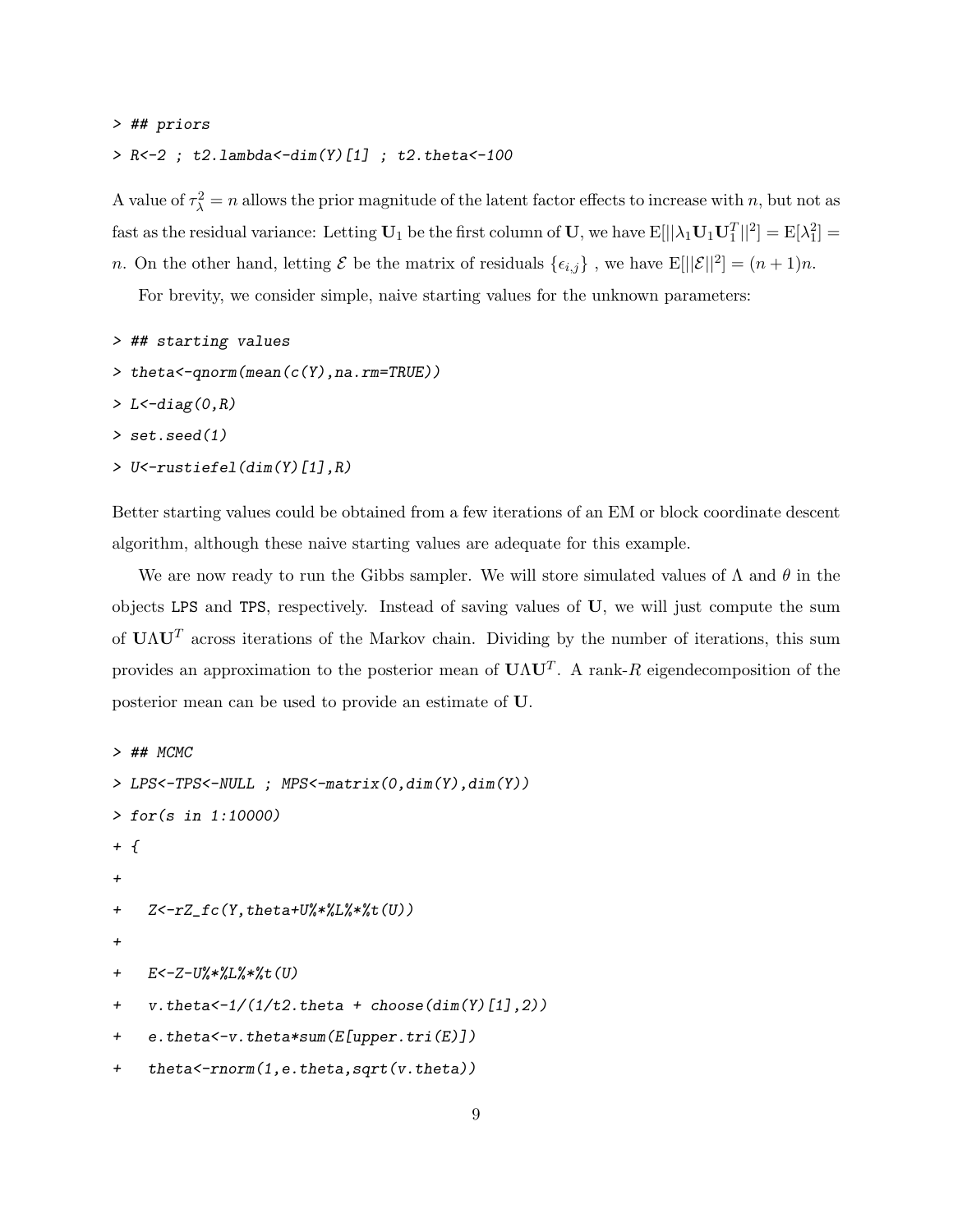```
+
+ E<-Z-theta
+ v.lambda<-2*t2.lambda/(2+t2.lambda)
+ e.lambda<-v.lambda*diag(t(U)%*%E%*%U/2)
+ L<-diag(rnorm(R,e.lambda,sqrt(v.lambda)))
+
+ U<-rbing.matrix.gibbs(E/2,L,U)
+
+ ## output
+ if(s>100 & s%%10==0)
+ {
+ LPS<-rbind(LPS,sort(diag(L))) ; TPS<-c(TPS,theta) ; MPS<-MPS+U%*%L%**t(U)
+ }
+ }
```
Note that this code uses a function rZ\_fc, which simulates from the full conditional distribution of **Z** given  $\{Y, U, \Lambda, \theta\}$ , which is that of independent constrained normal random variables. The code for this function can be obtained from the LATEX source file for this document.

A summary of the posterior distribution is provided in Figure [2.](#page-10-6) The first panel plots the posterior density of  $\theta$ , and the second plots the (marginal) posterior densities of the ordered values of  $(\lambda_1, \lambda_2)$ . This plot strongly suggests that the values of  $\lambda_1$  and  $\lambda_2$  are both positive. Since the probability of a friendship between i and j is increasing in  $\mathbf{u}_i^T \Lambda \mathbf{u}_j$ , the results posit that friendships are more likely between individuals with similar values for their latent factors (this effect is sometimes referred to as homophily). The third panel plots the observed network with the node positions obtained from the estimates of  $\mathbf{u}_1, \ldots, \mathbf{u}_n$  based on the rank-2 approximation of the posterior mean of  $U\Lambda U^T$ . The plotting colors and characters for the nodes are determined by the drug and smoking behaviors: Non-smokers are plotted in green and smokers in red, non-drug users are plotted as circles and drug users as triangles. The plot indicates a separation between students with no drug or tobacco use (green circles) from the other students in terms of their latent factors, suggesting a relationship between these health behaviors and the social network.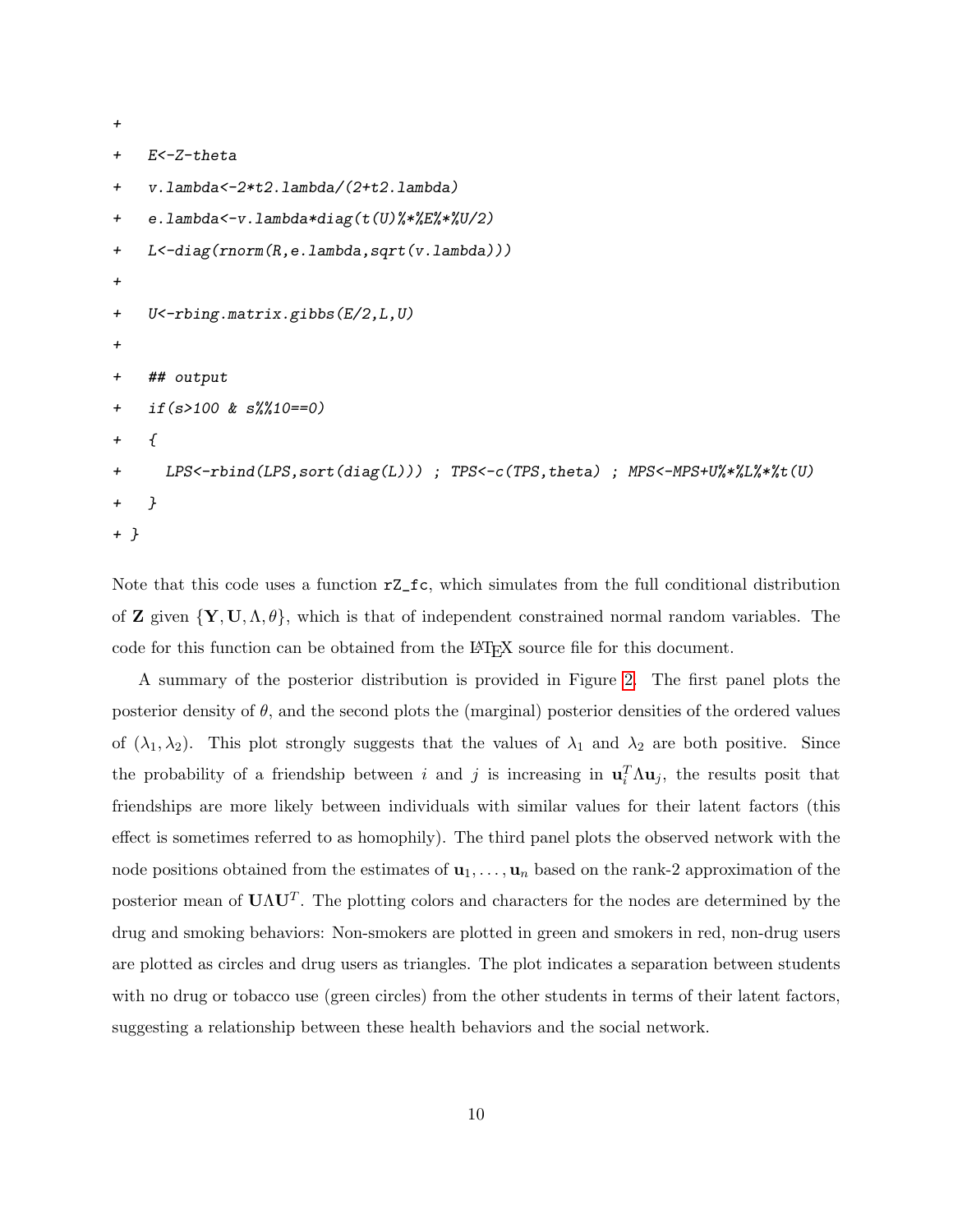

<span id="page-10-6"></span>Figure 2: Some output of the Gibbs sampler.

## References

- <span id="page-10-3"></span>Christopher Bingham. An antipodally symmetric distribution on the sphere. Ann. Statist., 2: 1201–1225, 1974. ISSN 0090-5364.
- <span id="page-10-0"></span>Yasuko Chikuse. Statistics on special manifolds, volume 174 of Lecture Notes in Statistics. Springer-Verlag, New York, 2003. ISBN 0-387-00160-3.
- <span id="page-10-4"></span>Peter D. Hoff. Model averaging and dimension selection for the singular value decomposition. J. Amer. Statist. Assoc., 102(478):674–685, 2007. ISSN 0162-1459.
- <span id="page-10-5"></span>Peter D. Hoff. Modeling homophily and stochastic equivalence in symmetric relational data. In J.C. Platt, D. Koller, Y. Singer, and S. Roweis, editors, Advances in Neural Information Processing Systems 20, pages 657–664. MIT Press, Cambridge, MA, 2008. URL [http://cran.r-project.](http://cran.r-project.org/web/packages/eigenmodel/) [org/web/packages/eigenmodel/](http://cran.r-project.org/web/packages/eigenmodel/).
- <span id="page-10-1"></span>Peter D. Hoff. Simulation of the matrix Bingham-von Mises-Fisher distribution, with applications to multivariate and relational data. Journal of Computational and Graphical Statistics,  $18(2)$ : 438–456, 2009a.
- <span id="page-10-2"></span>Peter D. Hoff. A hierarchical eigenmodel for pooled covariance estimation. J. R. Stat. Soc. Ser. B Stat. Methodol., 71(5):971–992, 2009b.